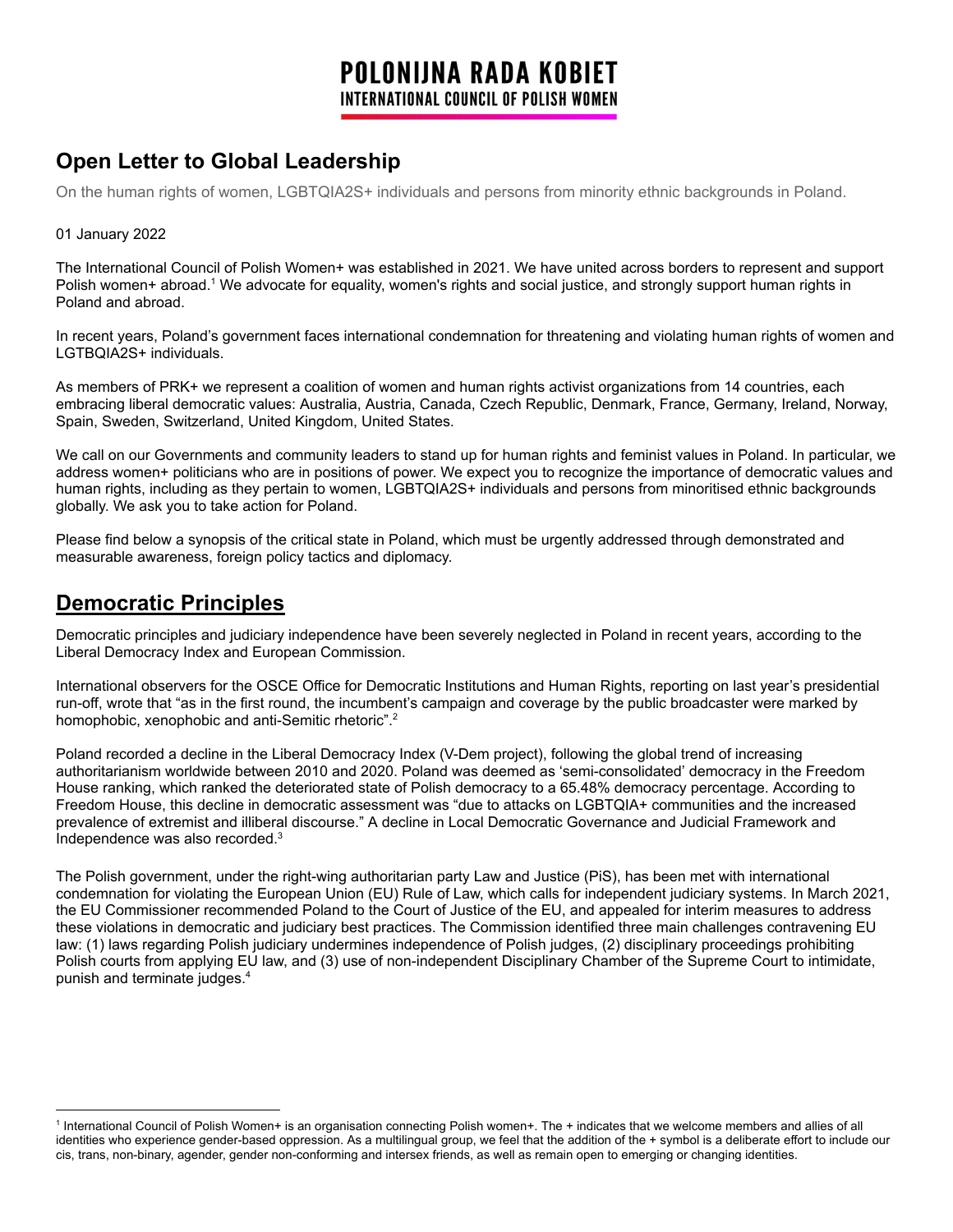## **Women's Rights**

Women's Rights are under attack in Poland. The Polish government consistently violates the reproductive rights of women+, including restriction of access to abortion, in-vitro fertilization treatment, sexual education and contraceptives.

On October 22<sup>nd</sup> 2020, the Polish Constitutional Tribunal stated that terminating pregnancies for fetal abnormalities violated the country's Constitution.

The ruling of Constitutional Tribunal was published in the Journal of Laws on 27<sup>th</sup> January 2021, making Polish abortion law one of the strictest abortion legislations in the world. According to this law, women in Poland cannot legally perform abortion in cases of fatal malformations of the fetus. Legal abortion in Poland is permitted in two cases only: when pregnancy poses a threat to the health or life of a pregnant woman and when pregnancy is a result of a crime.<sup>5</sup>

The Law and Justice Party cut the government In Vitro Fertilization (IVF) program that covered most of the associated medical costs. The government offered women an alternative program called Natural Procreative Technology that is approved by the Catholic Church and is based on 'natural family planning'.<sup>6</sup>

Ordo Uris<sup>2</sup> drafted the bill, called "on the amendment of certain acts in connection with the protection of the health and life of children conceived with the in vitro method" (trans.), which restricted in vitro fertilization treatment in Poland.<sup>7,8</sup>

In 2017 the government passed legislation reducing women's access to emergency contraception. The new law turned the morning-after pill into a prescription drug. This significantly affects access to contraception because in Poland medical personnel can refuse to provide prescriptions if they violate their personal beliefs and values (this is referred to as the "conscience clause"). Consequently, women not only have to make and appointment to see a doctor, they have to find one who agrees to prescribe contraception.<sup>9, 10, 11</sup>

Sexual education is de facto non-existent in Poland. The educational system does not adequately prepare young people to make informed decisions about their bodies, and restricts access to information about gender, sexuality, birth control and other topics associated with reproductive health. $<sup>7</sup>$ </sup>

In an initiative organised by the committee "Stop Pedofilia", Ordo luris drafted a bill that criminalized comprehensive sexual education under the false pretense of protecting children.<sup>12</sup>

On 28 October 2021, the Polish Parliamentary Bill "Stop Abortion" passed first reading in the Polish Sejm. The bill proposes criminalising abortion and foresees:

- a criminal sentence of 5 to 25 years (and life imprisonment in certain circumstances) for women undergoing abortion,
- a criminal sentence for doctors performing abortion, and
- criminalising abortion activists supporting women who undergo abortion.

The proposal aims at removing rape, incest and endangerment of the mother's health as exeptions to the abortion ban.<sup>13</sup>

The repercussions of the current abortion bill already have devastating impact on the futures and health of women+ in Poland. In November 2021, a 30-year-old pregnant woman died of sepsis in a hospital in Pszczyna in southern Poland after doctors prioritised the life of her non-viable fetus over the life of the woman. 14

# **Minority Rights**

Minority rights are being disregarded in Poland, according to important institutions such as ILGA, EU Commission and the European Parliamentary Forum.

Poland has taken the infamous lead of the Rainbow Europe rankings for the worst country in terms of the equality for LGBTQIA2S+ individuals in Europe. In 2021 Poland achieved a low score of 13% for promoting human rights of LGBTQIA2S+ individuals in the categories of Equality and Non-Discrimination, Family, Hate Crime and Hate Speech, Legal Gender Recognition & Bodily Integrity, Civil Society Space and Asylum. Poland was ranked 43rd worst scoring country out of the 49 European countries measured. 15

<sup>&</sup>lt;sup>2</sup> Ordo Iuris (Institute for Legal Culture) is a conservative Christian legal think-tank advocating for religious freedom and traditional, heterosexual family values. Designated by the European Parliamentary Forum as "an extremist religious organisation"7 and by the European Humanist Federation as an "anti-human rights lobbying group," Ordo Iuris opposes abortion, sexual education, same-sex marriages and same-sex civil partnerships. 17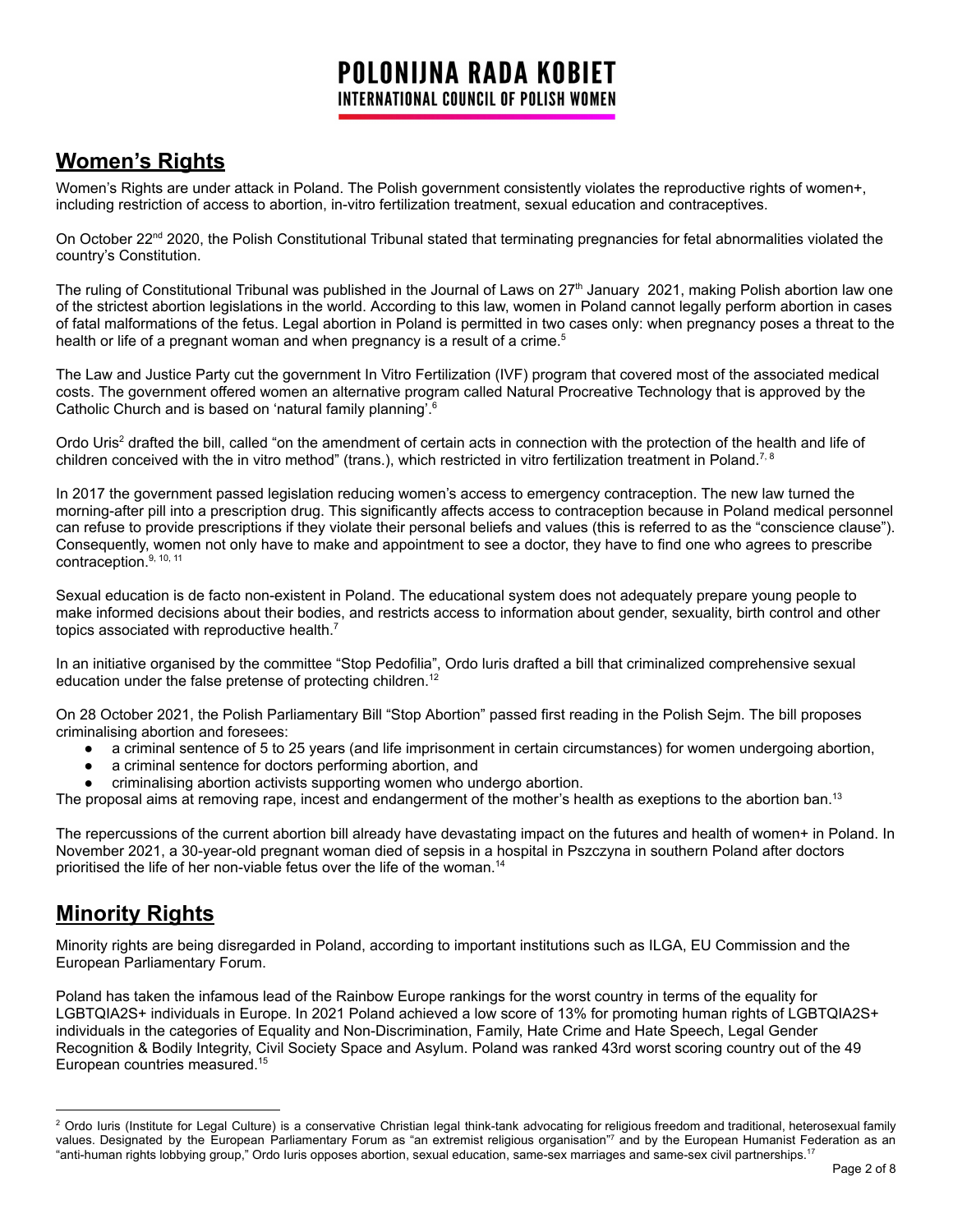In 2020, the Council of Europe's Commissioner for Human Rights memorandum on the stigmatization of LGBTQIA2S+ persons in Poland identified "Anti-LGBT declarations" and "Family Charters" in 94 local government entities, stigmatization by government officials, government funded homophobia, anti-LGTBQIA2S+ litigation and prosecution. <sup>16</sup> The legislation being introduced in Poland is heavily influenced by organizations such as Ordo Iuris.

The European Parliamentary Forum has also identified several "socially regressive" initiatives brought forward by Ordo Iuris Institute. Bill 915, also known as "Yes to Family, No to Gender," weaponizes "gender" to stigmatize and criminalise LGBTQIA2S+ persons. 7

Bill 915 was introduced to replace the Istanbul Convention, also known as the Council of Europe Convention Preventing and Combating Violence against Women, which Poland ratified in 2015.<sup>18</sup> The alternative Bill 915 includes clauses on violence and recommendations that violate the human rights of women and LGBTQIA2S+ individuals in Poland.<sup>19</sup>

The main purposes of the bill are to:

- denounce the Istanbul Convention as "ineffective" and "ideological," because it promotes non-stereotypical gender roles and uses the concept of socio-cultural gender,
- replace an international anti-violence convention, with a new convention on the rights of heterosexual families,
- define marriage as a union between only man and woman which then forms a family,
- define sex as the biological characteristics of only men and women thus violating rights and recognition of trans, non-binary and intersex people,
- ban abortion by giving rights to embryos and fetuses,
- ban same-sex relationships,
- ban sexuality education under the pretext that schools will be forced to convince children there are different genders and they can choose their gender,
- $\bullet$  potentially encourage a ban on divorce and access to contraception.<sup>19, 20, 21</sup>

Another bill that aims to criminalise activities associated with LGBTQIA2S+ individuals is Bill 1607, proposed by the Life and Family Foundation. Known as "STOP LGBT", this citizen-led initiative received first reading in the Polish Parliament in October 2021. Bill 1607 proposes to

- protect the Catholic Church from "attacks" by LGBT persons,
- protect public spaces from LGBT "propaganda",
- protect the traditional family unit defined by Poland's Constitution,
- forbid LGBT persons from adopting children,
- o prohibit LGBT persons from gathering on streets, e.g., PRIDE parades, and
- $\circ$  protect national symbols from being "ridiculed" by LGBT persons.  $22, 23, 24$

The impact of these types of policies are already being felt in Poland. Trans, non-binary and intersex individuals have been eradicated from the country's census, while people with disabilities or from minority ethnic backgrounds are facing ongoing discrimination. 25

#### **International Human Rights Standards**

Discrimination against communities of diverse ethnic backgrounds is common in Poland. In 2019, United Nations Committee on the Elimination of Racial Discrimination experts identified the increase in racist and xenophobic "hate crimes and the use of hate speech and incitement to hatred within the political framework in Poland." <sup>26</sup>

The ongoing abuses against women, LGBTQIA2S+ individuals and minoritised ethnic persons in Poland is in violation of the most basic principles as summarised by the United Nations Declaration of Human Rights, which states that "everyone is entitled to all the rights and freedoms set forth in this Declaration, without distinction of any kind, such as race, colour, sex, language, religion, political or other opinion, national or social origin, property, birth or other status." <sup>27</sup>

In early 2021, the lower courts of the Polish Parliament voted to withdraw from the Istanbul Convention which was ratified in 2015. The Istanbul Convention on Preventing and Combating Violence Against Women and Domestic Violence bans discrimination based on gender identity, sexual orientation, and other characteristics. The Convention ensures protection and support for all victims of violence. It recognizes that violence against women stems from historical inequalities between men and women, and defines gender as "socially constructed roles." <sup>28</sup> Withdrawal from the convention, and replacing it with the alternative Bill 915, as described above, is yet another attack on the fundamental human rights of women and LGBTQIA2S+ individuals.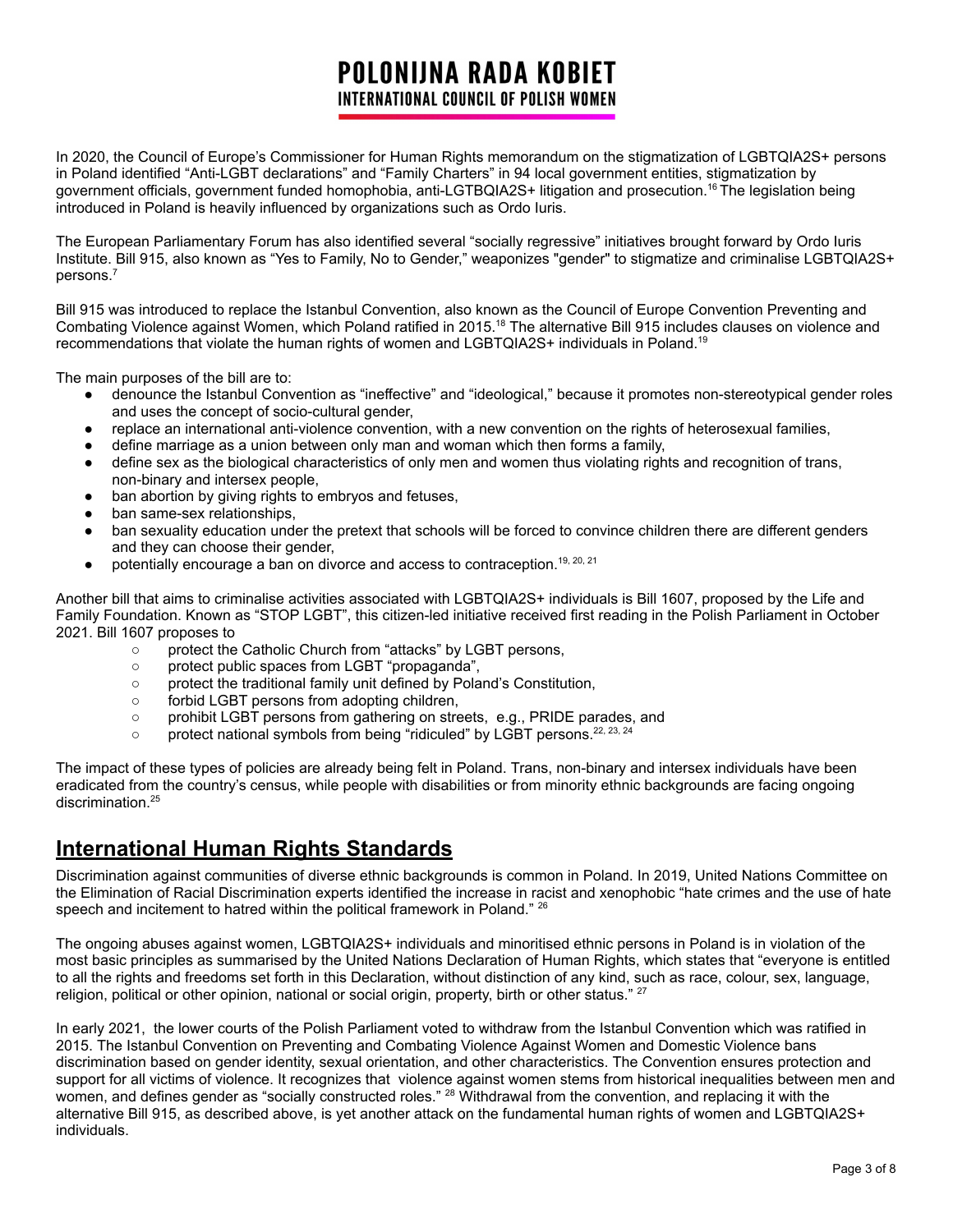On February 18 2021, the global civil society alliance CIVICUS placed Poland - along with Myanmar, Russia, Nicaragua, and Togo - on its human rights watchlist. CIVICUS cited attacks on independent media, repression against people protesting the abortion ban, and crackdown on LGBTQIA2S+ rights as cause for concern.<sup>29</sup>

Most recently, the humanitarian crisis along the Polish-Belarussian border has become critical. Polish authorities have been rejecting thousands of border crossing refugees, largely Iraqi, Afghans and Syrian citizens seeking asylum. Men, women and children have been living, and in some cases dying, at the border in desperate conditions, without shelter, food or clean drinking water. Poland imposed a state of emergency on the border, leading to restrictions on information, freedom and access to the borders areas for individuals, media and non-governmental organizations seeking to provide humanitarian aid.<sup>30, 31, 32</sup>

# **Civil Unrest and State Repression**

After the Constitutional Tribunal ruled to impose a near-total abortion ban, thousands of women and their allies were forced into the streets, chanting their message to the government in the largest protests (600 cities) in post-communist Poland. Spontaneous solidarity protests were organised in Bali, Toronto, Vancouver, Dublin, Tenerife, Geneva, Reykjavik, Kiev, Sydney and dozens of other cities. 33

In response to the mass protests in Poland and abroad, the leader of the ruling party Jarosław Kaczyński, made a public statement calling on Polish citizens to protect the churches from protesters.<sup>26</sup> Polish Prime Minister Mateusz Morawiecki established a special division of military police to support the civilian police to "protect safety and public order".<sup>35</sup>

The protests were followed by repressions from the police. Special units of anti-terrorist police (BOA) were recruited to crack down on the protests. BOA policemen did not wear uniforms and frequently used expandable batons against the protesters.<sup>36</sup> According to the statement by Marta Lempart in the European Parliament, LIBE and FEMM Joint Committees, 3000 people were charged, investigated and prosecuted as of 24th of February 2021. Peaceful protesters experienced constant violence in the form of verbal and physical assault, pepper spraying, tear gas, unwarranted arrests, denying medical help, denying access to medication, food, overstepping of police authority, trumped up charges, ignorance of clear cut rulings favouring the residents of Poland.<sup>37</sup>

Police repeatedly violated the rights of the protesters. Notable examples include a 17 year-old boy who was held at a police station overnight without parental contact,<sup>38</sup> and a 19 year-old girl whose arm was broken for peacefully protesting.<sup>39</sup> Polish police also arrested a non-binary activist without grounds then held them without charge in a male prison. 40

Members of the independent press were brutally attacked by police and arrested. The victims include Tomasz Gutry, a 74-year-old photographer of Polish weekly *Tygodnik Solidarność*, who was shot in the face by Police with a rubber bullet. Newsweek journalist Renata Kim reported "being hit in the kidney twice with a police baton even though she was wearing a bright vest with the inscription PRESS".<sup>41</sup>

Marta Lempart, who is one of the leading figures of mass protests against tightening of abortion laws in Poland, has been charged by the Polish government with organising a strike in breach of coronavirus restrictions. Lempart faces up to eight years in prison. 42

Two Polish politicians, Barbara Nowacka and Magdalena Biejat, were pepper sprayed by police throughout parliamentary intervention after showing their credentials to the officers.<sup>43, 44</sup>

In February 2021, the government announced a plan to impose tax on media revenues and allocate the money to healthcare and culture. The political opposition and civil rights organisations interpreted the taxation plan as an attempt to control the media sector. 45

Leading public TV broadcasters TVP1 and TVP2 are state-owned and fully controlled by the ruling party. Since 2015 they function as a propaganda tool for the government and give airtime almost exclusively to pro-PiS voices while campaigning against PiS's opponents. 46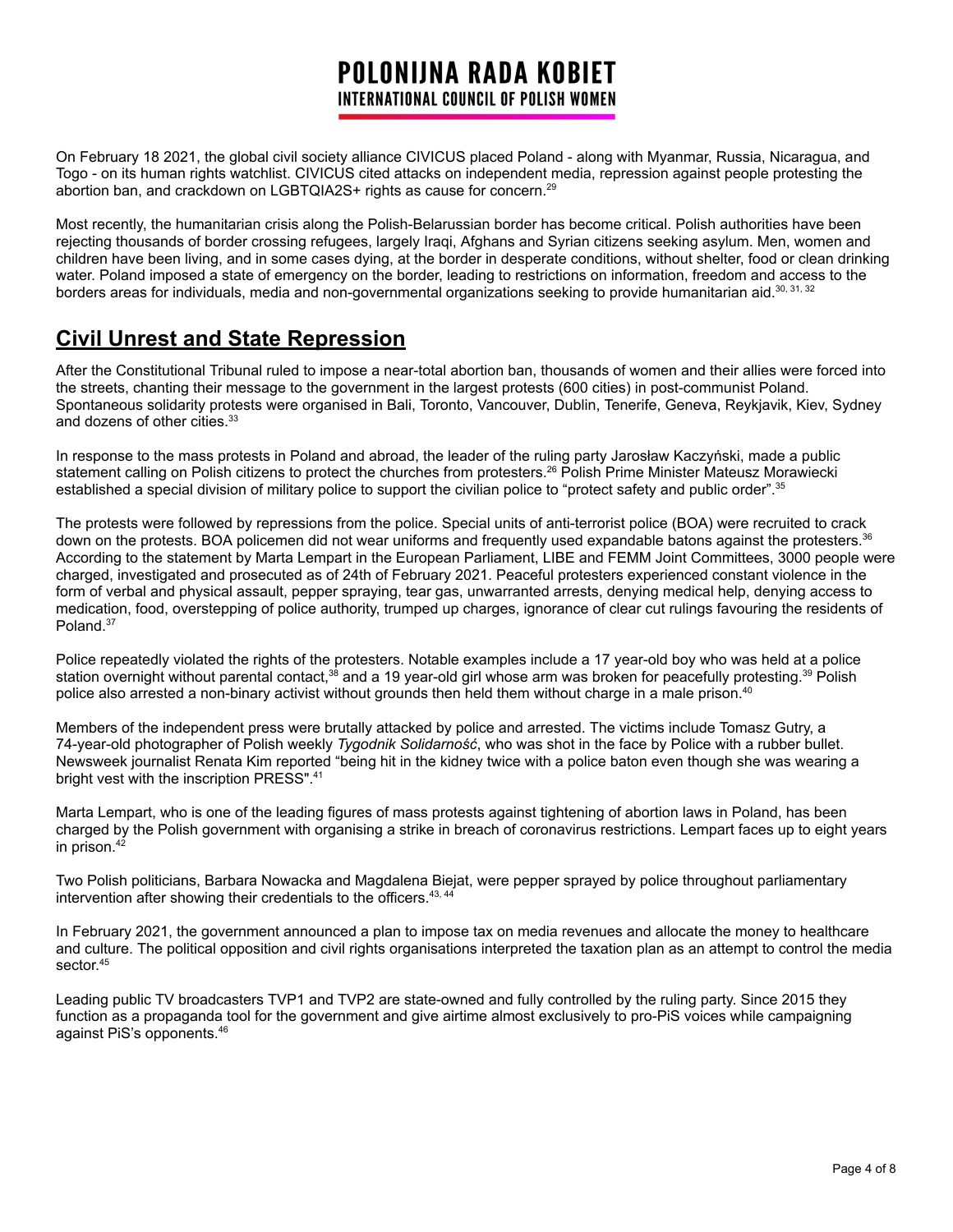# **Call to Action**

In consideration of the grave state of human rights in Poland, as outlined above, we request that global leaders take urgent action in the following strategic areas:

- Raise public awareness about the issues taking place in Poland, by publicly condemning stigmatization, violence and prosecution against women and LGBTQIA2S+ persons in Poland; through public statements, social media engagement, letters to the public, etc.
- Directly support civil-society groups defending human rights in Poland, including Federa (Federation for Women and Family Planning), Centrum Praw Kobiet (Center for Women's Rights), Miłość Nie Wyklucza (Love Does Not Exclude), Trans-Fuzja, Kampania Przeciw Homofobii (Campaign Against Homophobia), My, Rodzice (We, Parents), Strajk Kobiet (Women's Strike Movement), etc.
- Raise the matter of human rights in Poland at the ministerial level, both nationally and internationally.
- Urgently demand Poland's government to uphold its obligations under international human rights law and conventions, and engage bilaterally and multilaterally to protect human rights in Poland.
- Hold Poland accountable until human rights of women and LGBTQIA2S+ individuals are upheld. Engage in economic measures, trade sanctions and individual sanctions against members of government as required until progress is made in Poland.
- Employ all additional means available to your government to ensure women, LGBTQIA2S+ individuals and persons from minortised ethnic backgrounds, as well as their human rights and freedoms, are protected in Poland.

The global community has an obligation to protect and advance human rights of all people. Our organization represents countries each recognized as global leaders for their strong gender-first approach in foreign and development policies, and for their efforts to empower women and girls. $3$ 

We ask global leadership to consider and take every step it can to uphold and protect the human rights of women, LGBTQIA2S+ individuals, and persons from minortised ethnic backgrounds in Poland.

Thank you for your serious consideration. We look forward to your response.

Sincerely,

POLONIJNA RADA KOBIET

INTERNATIONAL COUNCIL OF POLISH WOMEN Polonijna Rada Kobiet+ <https://polonijnaradakobiet.org/>

Including:

*All-Poland Women's Strike - Strajk Kobiet GB, Norfolk Association Défense de la Démocratie en Pologne (ADDP), France Botschaft Der Polinnen\* in Deutschland, Germany Dziewuchy Australia, Australia Dziewuchy Berlin, Germany Dziewuchy Szwajcaria, Switzerland Feministyczny Kolektyw Artystyczny, Switzerland*

*Kongres Kobiet Bruksela Elles Sans Frontieres, Belgium Manifestacja Madryt, SpainPolka Walcząca, England Polonia Inclusive, Canada Rainbow Pierogi, United States of America Stowarzyszenie Łódzkie Dziewuchy Dziewuchom, Poland Strajk Kobiet / Women's Strike Upplandi, England Strajk Kobiet Cambridge, England Wielka Koalicja za Równością i Wyborem, Poland*

<sup>&</sup>lt;sup>3</sup> Polonijna Rada Kobiet+ is a coalition of organizations across the world. To obtain the name of the PRK+ contact in your region, please contact [polonijnaradakobiet@gmail.com.](mailto:polonijnaradakobiet@gmail.com)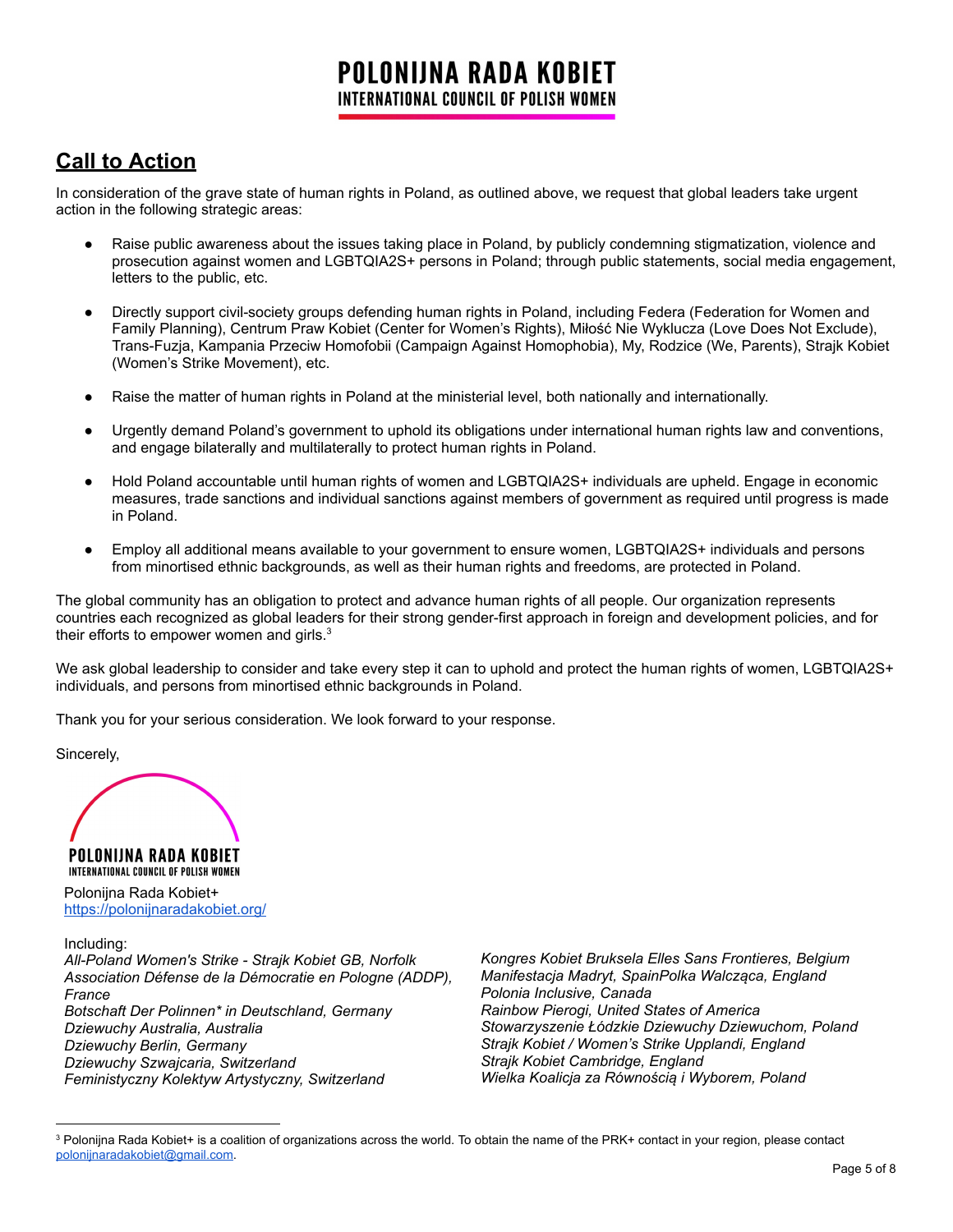## **Sources**

1) "Hey Dziewczyny!" *O Nas*, Polonijna Rada Kobiet+, 2021, https://polonijnaradakobiet.org/o-nas. Accessed 12 October 2021.

2) Andrusz, Katya. "Competitive and well-organized Polish presidential run-off marred by confrontation, media bias and misuse of resources, international observers say." *OSCE Office for Democratic Institutions and Human Rights*, 13 July 2020, https://www.osce.org/odihr/elections/poland/457204. Accessed 13 October 2021.

3) Wójcik, Anna, and Miłosz Wiatrowski. "Nations in Transit 2020: Poland." *Freedom House*, 2020, https://freedomhouse.org/country/poland/nations-transit/2020. Accessed 12 October 2021.

4) "Rule of Law: European Commission refers Poland to the European Court of Justice to protect independence of Polish judges and asks for interim measures." *European Commission*, 31 March 2021, https://ec.europa.eu/commission/presscorner/detail/en/ip\_21\_1524. Accessed 12 October 2021.

5) "Europe Update: Abortion Rights at Risk in Poland and Slovakia." *Center for Reproductive Rights*, 11 May 2020 (updated 2021), https://reproductiverights.org/europe-update-abortion-rights-at-risk-in-poland-and-slovakia/. Accessed 12 October 2021.

6) Sarhaddi Nelson, Soraya. "Polish Government Eliminates Program Covering In-Vitro Fertilization." *NPR: National Public Radio*, 6 April 2017, https://www.npr.org/2017/04/06/522826565/polish-government-eliminates-program-covering-in-vitro-fertilization. Accessed 12 October 2021.

7) Foundation Ordo Iuris Institute for Legal Culture. EPF Intelligence Briefing. 24 March 2021. European Parliamentary Forum for Sexual & Reproductive *Rights*, https://www.epfweb.org/sites/default/files/2021-03/EPF%20Ordo%20Iuris%20-%20EPF%20Intelligence%20brief.pdf. Accessed 12 October 2021. PDF.

8) o zmianie niektórych ustaw w związku z ochroną zdrowia i życia dzieci poczętych metodą in vitro. 22 August 2017. Sejm Rzeczpospolitej Polskiej, Sejm Rzeczpospolitej Polskiej, http://orka.sejm.gov.pl/Druki8ka.nsf/Projekty/8-020-1141-2018/\$file/8-020-1141-2018.pdf. Accessed 12 October 2021.

9) Boffey, Daniel. "Polish government widely condemned over morning-after pill law." *The Guardian* [Brussels], 26 June 2017, https://www.theguardian.com/world/2017/jun/26/polish-president-signs-off-widely-condemned-morning-after-pill-law. Accessed 12 October 2021.

10) Margolis, Hillary. "In Poland, Being a Woman Can Be Bad for Your Health." *Human Rights Watch*, 6 June 2017, https://www.hrw.org/news/2017/06/06/poland-being-woman-can-be-bad-your-health. Accessed 12 October 2021.

11) *Woman's Health — What are your rights in Poland?* Resource. n.d. *Federa*, Federacja na rzecz Kobiet i Planowania Rodziny, https://en.federa.org.pl/wp-content/uploads/2020/09/ulotka-dla-kobiet-w-procedurze\_EN.pdf. Accessed 12 October 2021. PDF.

12) "Opinia w sprawie projektu zmiany art. 200B Kodeksu karnego ustawą przedłożoną przez komitet "Stop pedofilii."" *Ordo Iuris*, ORDO IURIS - Instytut Na Rzecz Kultury Prawnej, 15 April 2020,

https://ordoiuris.pl/rodzina-i-malzenstwo/opinia-w-sprawie-projektu-zmiany-art-200b-kodeksu-karnego-ustawa-przedlozona-0. Accessed 12 October 2021.

13)"Druk nr 1693: Obywatelski projekt ustawy o zmianie ustawy - Kodeks karny oraz niektórych innych ustaw." *Sejmv Rzeczypospolitej Polskiej*, 22 September 2021, https://www.sejm.gov.pl/Sejm9.nsf/druk.xsp?nr=1693. Accessed 12 November 2021.

14)"Death of 30-year-old pregnant Izabela in a hospital in Pszczyna. The patient's account of the room where Izabela was lying." *Polish News*, 5 November 2021,

https://polishnews.co.uk/death-of-30-year-old-pregnant-izabela-in-a-hospital-in-pszczyna-the-patients-account-of-the-room-where-izabela-was-lying/. Accessed 12 November 2021.

15) "Annual Review of the Human Rights Situation of Lesbian, Gay, Bisexual, Trans, and Intersex People in Poland." *Rainbow Europe*, ILGA-Europe - The European Region of the International Lesbian, Gay, Bisexual, Trans and Intersex Association, 2021, https://www.rainbow-europe.org/#8653/0/0. Accessed 12 October 2021.

16) *Memorandum on the stigmatisation of LGBTI people in Poland*. Memorandum. 3 December 2020. *Council of Europe*, Strasbourg, Commissioner for Human Rights, https://rm.coe.int/memorandum-on-the-stigmatisation-of-lgbti-people-in-poland/1680a08b8e. Accessed 12 October 2021.

17) "Ordo Iuris." *European Humanist Federation*, n.d., https://humanistfederation.eu/radical-religious-lobbies/ordo-iuris/. Accessed 12 October 2021.

18) "Chart of signatures and ratifications of Treaty 210." *Council of Europe*, Treaty Office, https://www.coe.int/en/web/conventions/full-list?module=signatures-by-treaty&treatynum=210. Accessed 12 October 2021.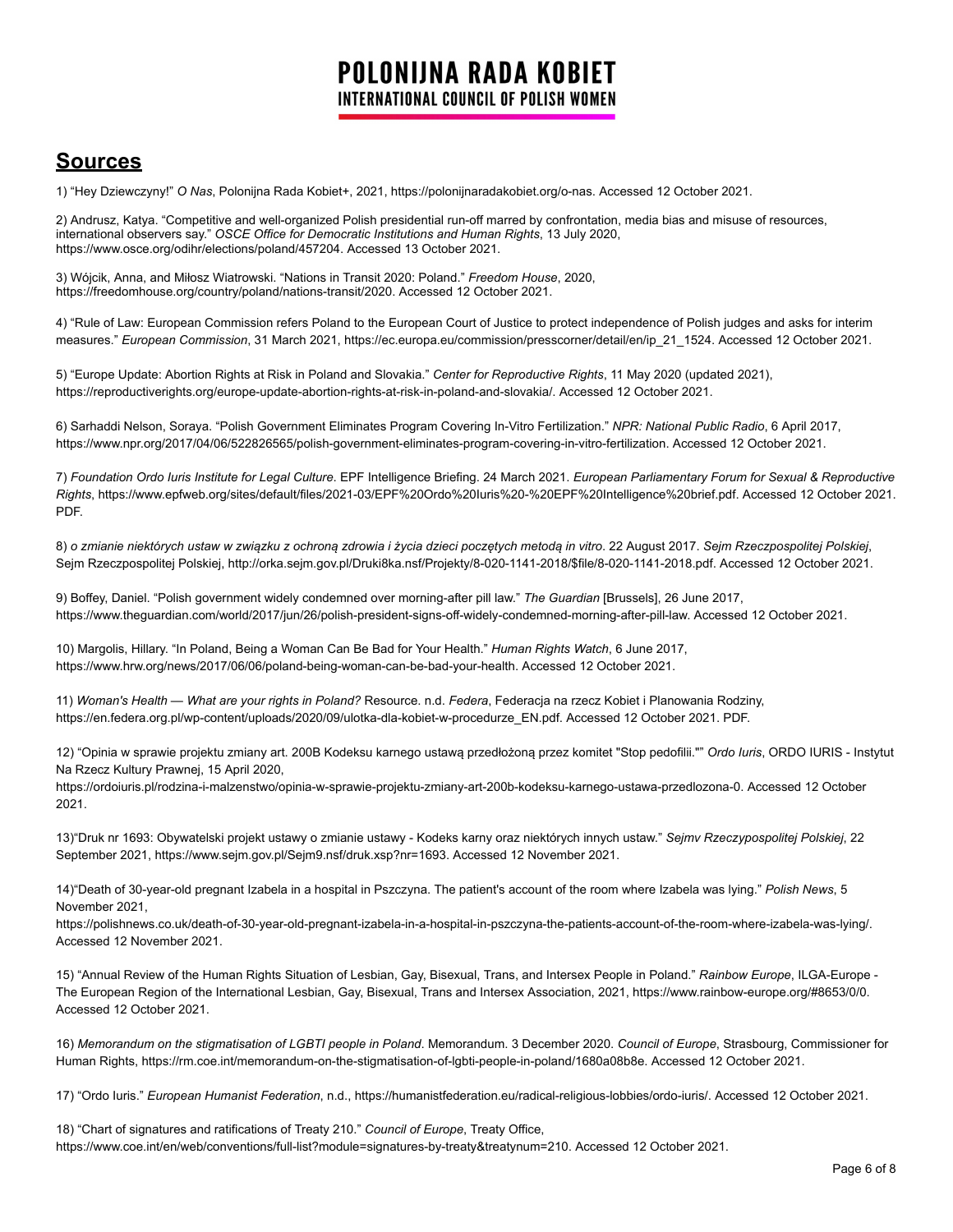19) *Conventions on the Rights of the Family*. Bill Proposal. 11 July 2018. *Ordo Iuris*, ORDO IURIS - Instytut Na Rzecz Kultury Prawnej, https://en.ordoiuris.pl/pliki/INTERNATIONAL\_CONVENTION\_ON\_THE\_RIGHTS\_OF\_THE\_FAMILY.pdf?fbclid=IwAR2ibGErPCGSb2iUqw0CTEIoRKea2 YOrAco\_poWIbReENc7JN1xiHp1BF6U. Accessed 12 October 2021. PDF.

20) "Extreme ideology instead of combating violence - analysis of the Istanbul Convention and GREVIO documents." *Ordo Iuris*, ORDO IURIS - Instytut Na Rzecz Kultury Prawnej, 2 October 2020,

https://en.ordoiuris.pl/family-and-marriage/extreme-ideology-instead-combating-violence-analysis-istanbul-convention-and. Accessed 12 October 2021.

21) Chrzczonowicz, Magdalena. "O genderowej pałce okładającej Polskę: tak Sejm debatował o projekcie Ordo Iuris." *Oko.Press*, 17 March 2021, https://oko.press/o-genderowej-palce-okladajacej-polske-tak-sejm-debatowal-o-projekcie-ordo-iuris-glosy-z-debaty/. Accessed 12 October 2021.

22) "Stop LGBT." *Fundacja Życie i Rodzina*, https://www.zycierodzina.pl/stop-lgbt/. Accessed 12 November 2021.

23) "O co chodzi w inicjatywie #StopLGBT? - #StopLGBT - strona obywatelskiej inicjatywy ustawodawczej." *Stop LGBT*, https://stoplgbt.pl/inicjatywa-stop-lgbt/. Accessed 12 November 2021.

24) "Druk nr 1607: Obywatelski projekt ustawy o zmianie ustawy z dnia 24 lipca 2015 r. - Prawo o zgromadzeniach oraz niektórych innych ustaw." Sejm Rzeczypospolitej Polskiej, [https://www.sejm.gov.pl/Sejm9.nsf/PrzebiegProc.xsp?nr=1607.](https://www.sejm.gov.pl/Sejm9.nsf/PrzebiegProc.xsp?nr=1607) Accessed 12 November 2021.

25) Judah, Tim. "Poland's Population Inponderables." *Balkan Insight* [Warsaw], 1 April 2021, https://balkaninsight.com/2021/04/01/polands-population-imponderables/. Accessed 12 October 2021.

21) "Committee on Racial Discrimination examines report of Poland." *United Nations Human Rights Office of the High Commissioner*, OHCHR, 7 August 2019, https://www.ohchr.org/en/NewsEvents/Pages/DisplayNews.aspx?NewsID=24876&LangID=E. Accessed 12 October 2021.

22) "Universal Declaration of Human Rights." *United Nations*, United Nations, 10 December 1948, https://www.un.org/en/about-us/universal-declaration-of-human-rights. Accessed 12 October 2021.

23) The Council of Europe Convention on Preventing and Combating Violence against Women and Domestic Violence (Istanbul Convention): Questions *and answers*. Brochure. n.d. *Council of Europe*, Council of Europe, https://rm.coe.int/prems-122418-gbr-2574-brochure-questions-istanbul-convention-web-16x16/16808f0b80. Accessed 12 October 2021. PDF.

24) "Poland Press Release: Poland added to human rights watchlist as repression of protesters and attacks on LGBTQI+ rights continue." *Monitor Tracking Civic Space*, Civicus, 18 February 2021, https://monitor.civicus.org/PolandWatchlist/. Accessed 12 October 2021.

30) "Near Polish-Belarusian border, seventh migrant found dead in migration crisis." *Baltic News Network*, 18 October 2021, https://bnn-news.com/near-polish-belarusian-border-seventh-migrant-found-dead-in-migration-crisis-229165. Accessed 12 November 2021.

31) Pulchny, Aleksandra. "The crisis on the Polish-Belarusian border explained." *Notes From Poland*, 21 September 2021, https://notesfrompoland.com/2021/09/21/the-crisis-on-the-polish-belarusian-border-explained/. Accessed 12 November 2021.

32) "Polish president seeks extension of state of emergency on Belarus border." *Reuters*, 28 September 2021, https://www.reuters.com/world/europe/polish-government-ask-president-extend-state-emergency-belarus-border-2021-09-28/. Accessed 12 November 2021.

33) Torrisi, Claudia. "From Chicago to Kiev, women send solidarity to Poland after abortion ban." *openDemocracy*, 5 November 2020, https://www.opendemocracy.net/en/5050/chicago-kiev-women-send-solidarity-poland-after-abortion-ban/. Accessed 12 October 2021.

34) Scislowska, Monika. "Poland's leader wants churches defended, condemns protests." *AP News* [Warsaw], 27 October 2020, https://apnews.com/article/poland-womens-rights-3ed8662eb28a3e9700863eba27e9b5fc. Accessed 12 October 2021.

35) Zarządzenie nr 180 Prezesa Rady Ministrów z dnia 23 października 2020 r. w sprawie użycia żołnierzy Żandarmerii Wojskowej do udzielenia *pomocy Policji*. Act. 1003 poz., 27 November 2020. *Internetowy System Aktów Prawnych*, Monitor Polski Dziennik Urzędowy Rzeczypospolitej Polskiej, http://isap.sejm.gov.pl/isap.nsf/DocDetails.xsp?id=WMP20200001003. Accessed 12 October 2021.

36) Olender, Aneta. ""Oni mocno gryzą". Tak działa BOA – formacja, którą wysłano na protest Strajku Kobiet." *na:Temat*, 20 November 2020, https://natemat.pl/327557,policjanci-z-boa-podczas-protestu-jak-dziala-specjalna-jednostka. Accessed 12 October 2021.